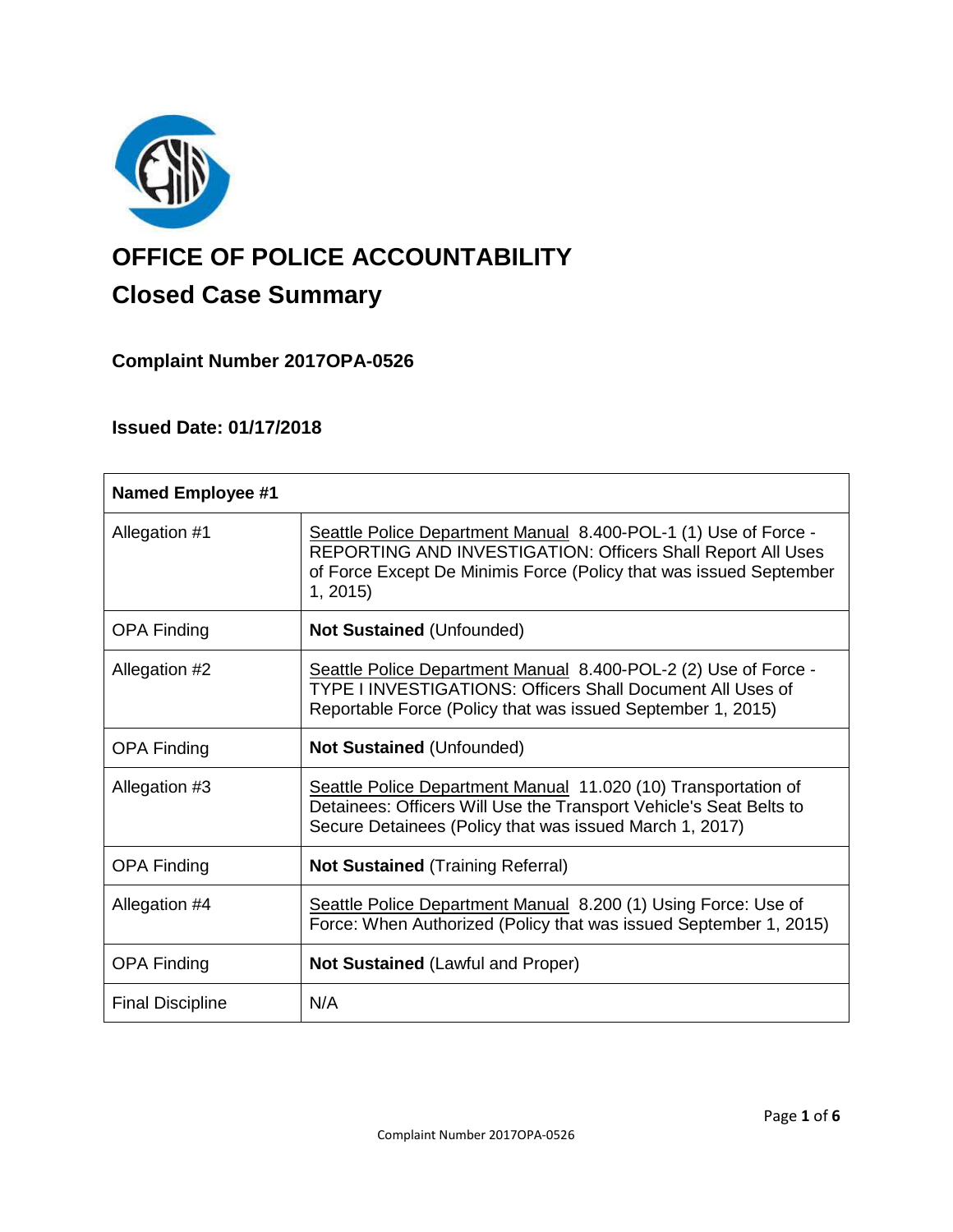| <b>Named Employee #2</b> |                                                                                                                                                                                                                 |
|--------------------------|-----------------------------------------------------------------------------------------------------------------------------------------------------------------------------------------------------------------|
| Allegation #1            | Seattle Police Department Manual 8.400-POL-1 (1) Use of Force -<br>REPORTING AND INVESTIGATION: Officers Shall Report All Uses<br>of Force Except De Minimis Force (Policy that was issued September<br>1, 2015 |
| <b>OPA Finding</b>       | <b>Sustained</b>                                                                                                                                                                                                |
| Allegation #2            | Seattle Police Department Manual 8.400-POL-2 (2) Use of Force -<br>TYPE I INVESTIGATIONS: Officers Shall Document All Uses of<br>Reportable Force (Policy that was issued September 1, 2015)                    |
| <b>OPA Finding</b>       | <b>Sustained</b>                                                                                                                                                                                                |
| Allegation #3            | Seattle Police Department Manual 11.020 (10) Transportation of<br>Detainees: Officers Will Use the Transport Vehicle's Seat Belts to<br>Secure Detainees (Policy that was issued March 1, 2017)                 |
| <b>OPA Finding</b>       | <b>Not Sustained (Training Referral)</b>                                                                                                                                                                        |
| Allegation #4            | Seattle Police Department Manual 8.200 (1) Using Force: Use of<br>Force: When Authorized (Policy that was issued September 1, 2015)                                                                             |
| <b>OPA Finding</b>       | <b>Not Sustained (Lawful and Proper)</b>                                                                                                                                                                        |
| <b>Final Discipline</b>  | Written Reprimand                                                                                                                                                                                               |

#### **INCIDENT SYNOPSIS**

The Named Employee arrested the subject and transported her to the jail.

#### **COMPLAINT**

The complainant, a supervisor within the Department, conveyed to OPA that a subject alleged that the Named Employees used excessive force while placing her under arrest. OPA's intake revealed further allegations that the Named Employees failed to report Type I Force (handcuff pain), as well as failed to properly seatbelt the subject in the back of the patrol vehicle.

#### **INVESTIGATION**

The OPA investigation included the following actions:

- 1. Review of the complaint memo
- 2. Search for and review of all relevant records and other evidence
- 3. Review of In-Car Video (ICV)
- 4. Interviews of SPD employees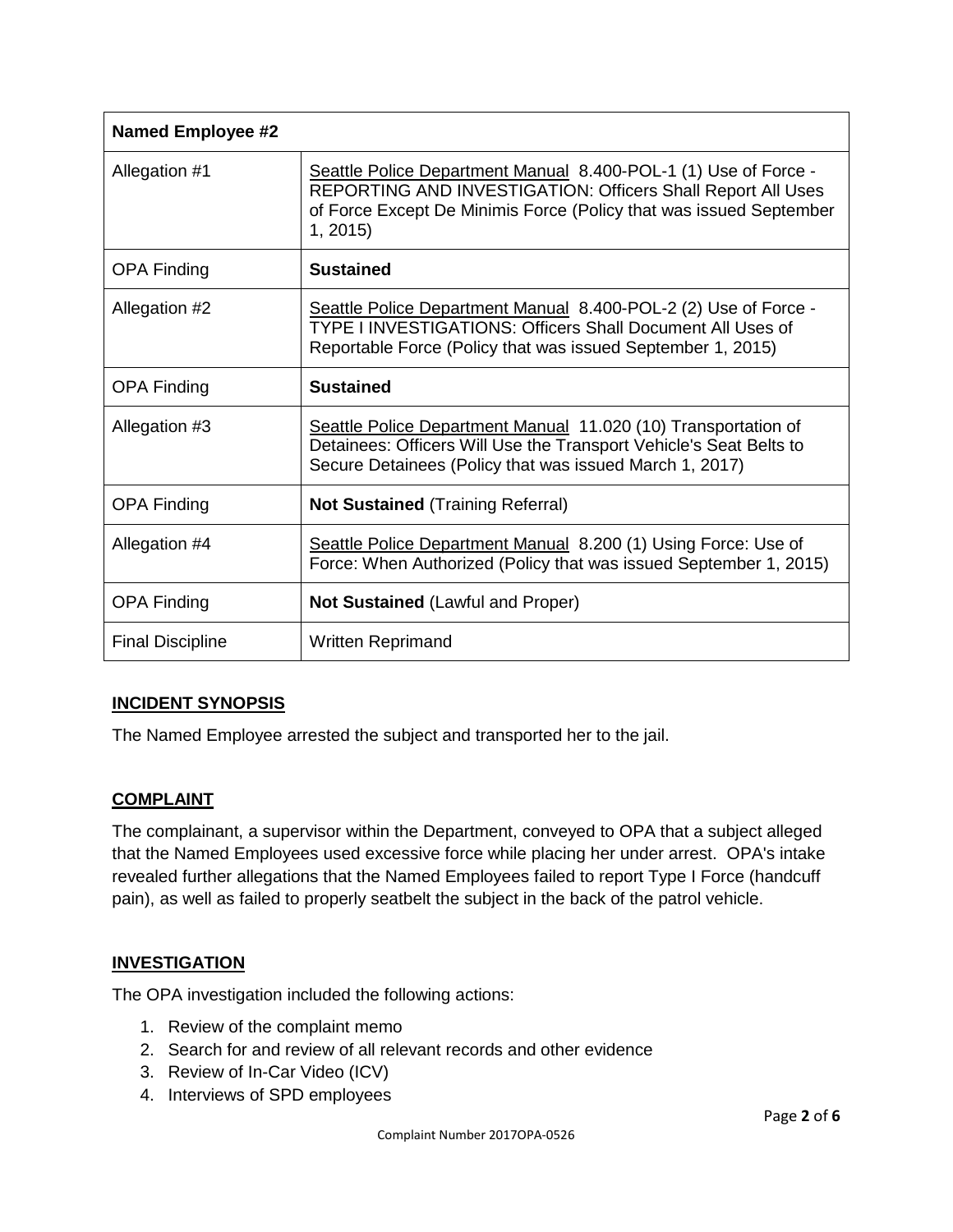#### **ANALYSIS AND CONCLUSION**

The subject made a complaint of injury while she was sitting in the back of a patrol vehicle. The complaint was regarding pain from her handcuffs. She further made a request that the handcuffs be loosened. While Named Employee #2 heard and addressed the complaint (indeed he made the conscious decision not to loosen the cuffs because of the subject's behavior), Named Employee #1 was outside of the vehicle when this occurred and did not hear the complaint of injury. This was confirmed by a review of ICV.

As he did not hear the complaint of injury, Named Employee #1 had no duty to report it. He was not required to either report or document what he was not aware of.

SPD Policy 11.020-POL-10 requires that officers ensure that seatbelts are used for subjects that are being transported in Department vehicles. The policy provides an exception when a Department vehicle does not have seatbelts or where circumstances prevent the officer from securing the subject. (See SPD Policy 11.020-POL-10.) In the latter scenario, the officer must document these circumstances in a later report. (See id.)

Based on a review of ICV, it was undisputed that the subject was not secured with seat restraints during her transport from the scene to the jail. When asked at their OPA interviews, both Named Employee #1 and Named Employee #2 indicated that they were unaware that the subject was not secured. Both further stated that had they been aware of this fact, they would have ensured that she was secured. This was simply not an excuse for failing to secure the subject. Once the Named Employees had custody over her, they were responsible for ensuring her safety, which included making sure that she was secured in the patrol vehicle. Notably, the patrol vehicle was equipped with seatbelts and neither officer reported the failure to secure the subject in the General Offense Report relating to this case or in any other paperwork.

The failure to secure the subject prior to transporting her from the scene was in violation of policy. Had the officers been involved in an accident or had to brake suddenly, she could have suffered serious injury. This was particularly the case given that she was in handcuffs at the time.

SPD Policy 8.200(1) requires that force used by officers be reasonable, necessary and proportional. Whether force is reasonable depends "on the totality of the circumstances" known to the officers at the time of the force and must be balanced against "the rights of the subject, in light of the circumstances surrounding the event." (SPD Policy 8.200(1).) The policy lists a number of factors that should be weighed when evaluating reasonableness. (See id.) Force is necessary where "no reasonably effective alternative appears to exist, and only then to the degree which is reasonable to effect a lawful purpose." (Id.) Lastly, the force used must be proportional to the threat posed to the officer. (Id.)

The subject was suspected to have committed property damage and potentially assault. When officers arrived at the scene, they were informed that she had already left the vicinity. The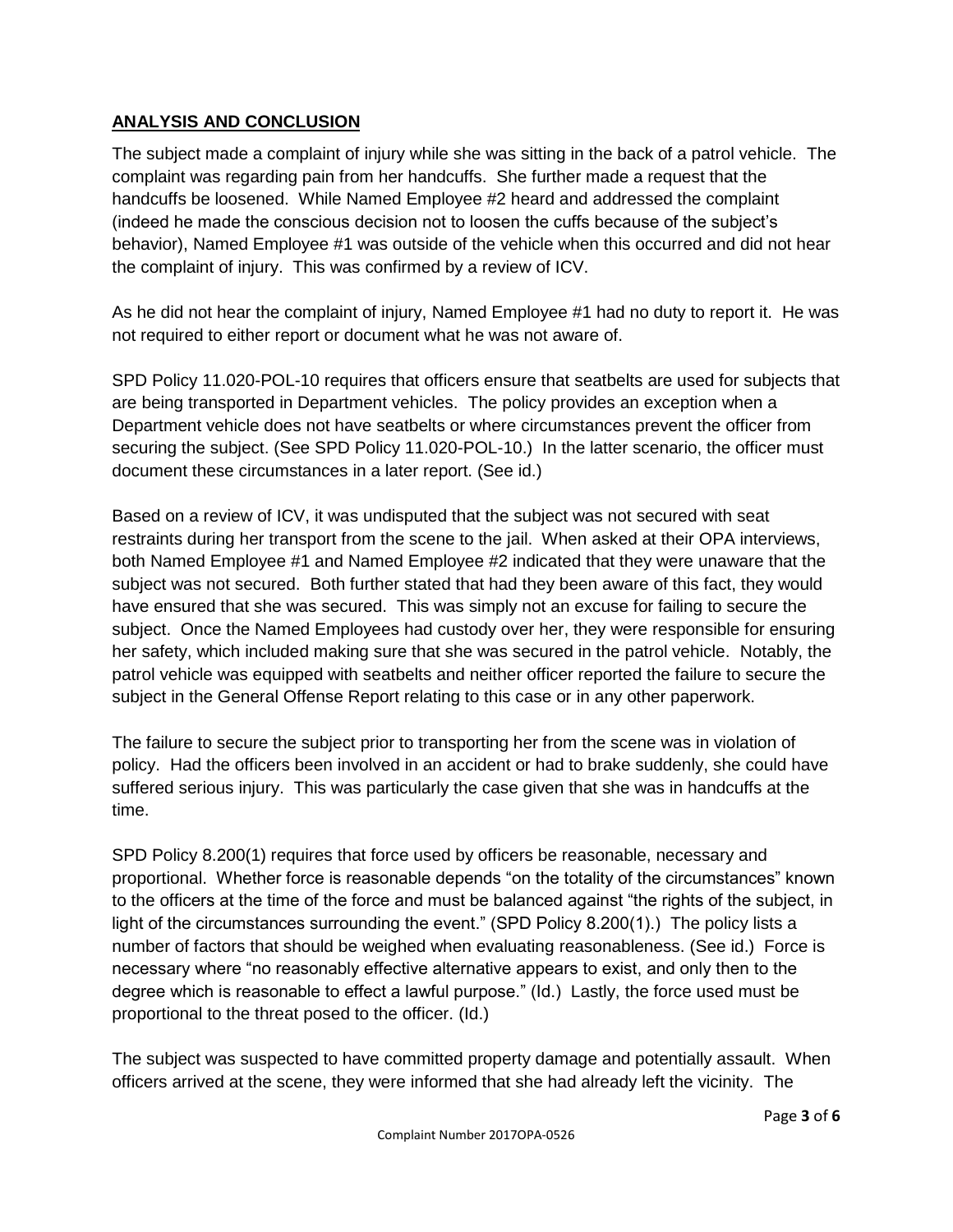officers tried to locate the subject and observed her walking back towards the scene. The officers pulled their vehicle over and made contact with the subject, who was yelling at the victims. The officers approached the subject, who was standing with her child. Named Employee #1 took hold of the subject's left arm and asked the subject to let go of her child's hand and put her right hand on her head. While the subject initially did not comply with Named Employee #1's requests, she eventually did so. While he was attempting to place the subject in handcuffs, she continued to pull away and spin towards him. However, Named Employee #1 was able to handcuff the subject. Named Employee #1 did not use any further force. While Named Employee #2 indicated at his OPA interview that he assisted with the handcuffing, he stated that he did not use any reportable force.

The officers' attempts to control the subject's person and to place her in handcuffs was not captured on ICV. However, the video did show the officers bringing the subject in front of their patrol vehicle. Contrary to the complaint the subject made to the Sergeant, at no point did the video show her being slammed against the patrol vehicle.

Based on the OPA Director's review of the evidence and testimony, the force used by the officers to arrest and handcuff the subject was reasonable, necessary and proportional. There was no evidence in the record that the officers used excessive force against her.

Named Employee #2, unlike Named Employee #1, was in the rear of the patrol vehicle when the subject complained of pain from her handcuffs. Named Employee #2 clearly heard the complaint, as he addressed it with her. Named Employee #2 refused to loosen her handcuffs because of what he believed to be her escalating behavior. Even though he heard the complaint of pain, he did not report it to a supervisor.

Pursuant to SPD Policy 8.400-POL-1, officers are required to report all uses of force except de miminis force. The policy further states that a complaint of transient pain is investigated as a Type I use of force and a complaint of physical injury greater than temporary pain is investigated as a Type II use of force. Both must be reported to and screened in-person at the scene by a sergeant (with regard to Type I force, in-person screening is not required if not practical under the circumstances). (SPD Policy 8.400-POL-1.)

Named Employee #2's failure to report the subject's complaint of pain to a supervisor prevented an in-person screening from occurring. It also prevented an investigation into the complaint. As discussed below, this complaint was not documented in a use of force report or, for that matter, in any paperwork. Moreover, this complaint of pain apparently was not caught by anyone in Named Employee #2's chain of command. As such, it was never investigated. It was not until OPA reviewed the ICV that this complaint and the failure to report was discovered.

At his OPA interview, Named Employee #2 claimed that he was not aware that he was required to report a complaint of pain from handcuffing that occurred separate and apart from the handcuffing. This was contrary to the policy and there was no indication from Named Employee #2's interview of where this belief stemmed from. Certainly, there was nothing written in the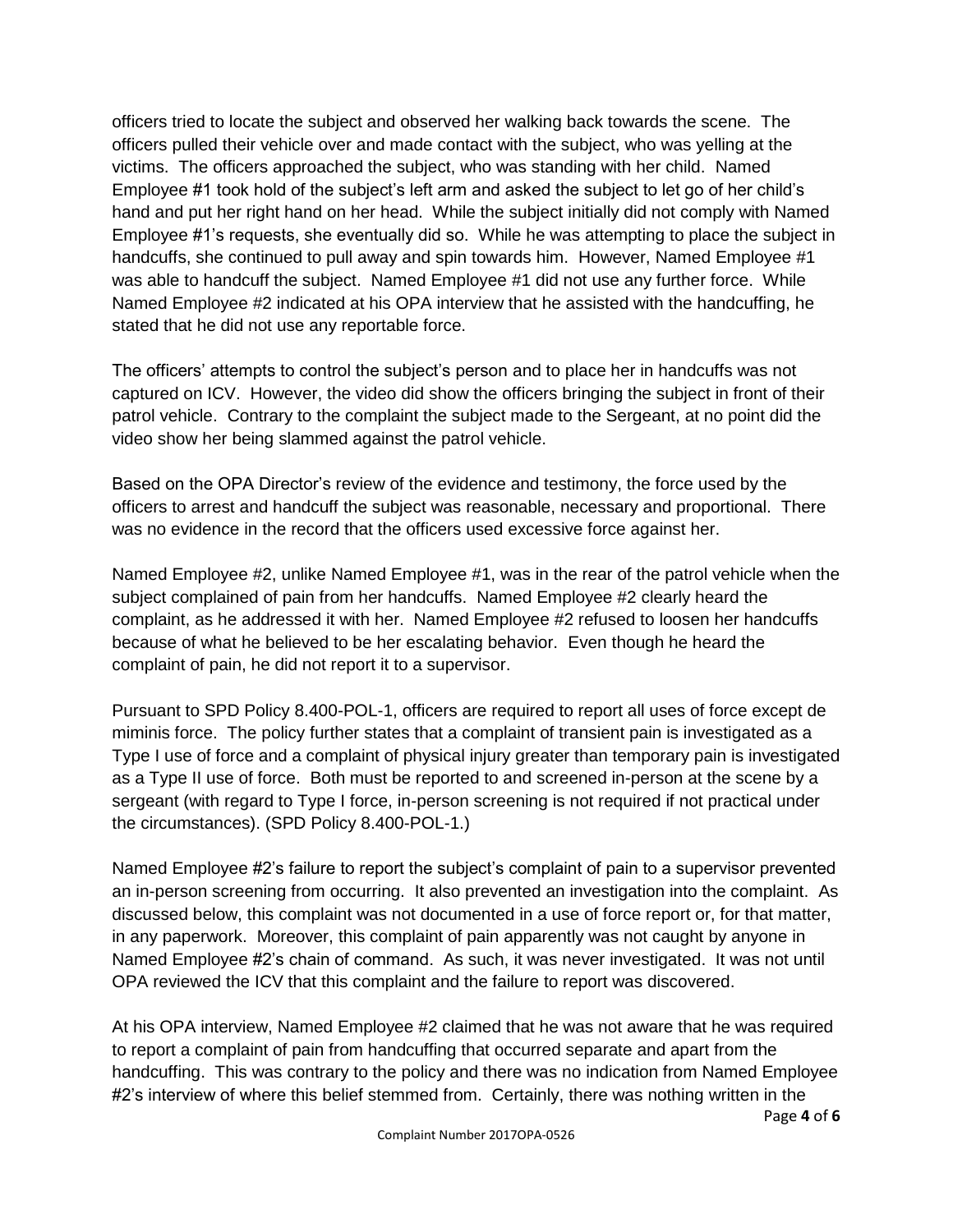policy that provided an exemption from reporting for complaints of pain unrelated to the handcuffing itself.

As indicated above, not only did Named Employee #2 fail to report the subject's complaint of pain, he further failed to complete any documentation concerning the complaint. Under SPD policy, Named Employee #2 was required to complete a Type I use of force report. However, he undisputedly did not do so.

### **FINDINGS**

#### **Named Employee #1**

#### Allegation #1

A preponderance of the evidence showed that Named Employee #1 did not hear the complaint of injury. Therefore a finding of **Not Sustained** (Unfounded) was issued for *Use of Force - REPORTING AND INVESTIGATION: Officers Shall Report All Uses of Force Except De Minimis Force*.

#### Allegation #2

A preponderance of the evidence showed that Named Employee #1 did not hear the complaint of injury. Therefore a finding of **Not Sustained** (Unfounded) was issued for *Use of Force - TYPE I INVESTIGATIONS: Officers Shall Document All Uses of Reportable Force .*

#### Allegation #3

The evidence showed that the Named Employee would benefit from additional training. Therefore a finding of **Not Sustained** (Training Referral) was issued for *Transportation of Detainees: Officers Will Use the Transport Vehicle's Seat Belts to Secure Detainees.*

**Training Referral**: Named Employee #1 should receive additional training on the requirements of this policy and specifically concerning the Department's expectation that, once a subject is placed in the back of a patrol vehicle, the officers ensure that a seatbelt is applied prior to operating their patrol vehicles.

#### Allegation #4

A preponderance of the evidence showed that the force used by the officers to arrest and handcuff the subject was reasonable, necessary and proportional. Therefore a finding of **Not Sustained** (Lawful and Proper) was issued for *Using Force: Use of Force: When Authorized*.

#### **Named Employee #2**

#### Allegation #1

A preponderance of the evidence showed that Named Employee #2 heard the complaint of pain but did not report it to a supervisor. Therefore a **Sustained** finding was issued for *Use of Force - REPORTING AND INVESTIGATION: Officers Shall Report All Uses of Force Except De Minimis Force*.